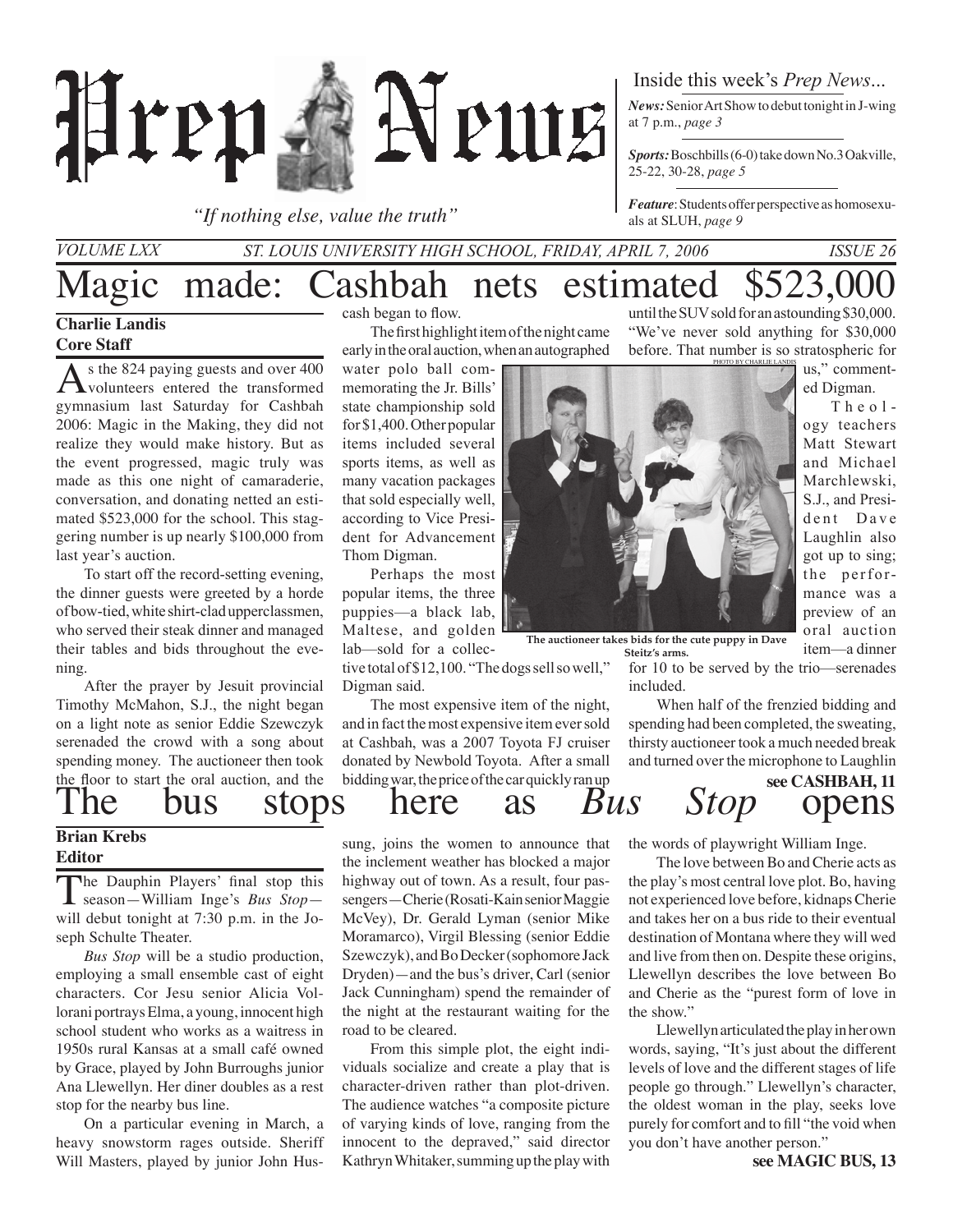# 2 **News** April 7, 2006 Track press box goes wireless

### **Andrew Schroeder Sports Editor**

The latest technology addition to the **L** Backer Memorial is a wireless Internet connection in the press box of the new track stadium. After assistant track coach

Tim Chik suggested the upgrade, Computer Consultants Jon Dickman and John Haefele took over and finished installing the hardware last Friday.

"We're trying to be as technologically savvy as we can out there. The whole idea of technology is to make information flow more efficiently. So the idea here, with track and field, is you have all sorts of information: entry lists, heat sheets, and results, and that

### starts spring fundraiser

### **Andrew Mueth Core Staff**

STUCO's spring fundraiser began this<br>week. This year's charity is Our Lady's Inn, "an emeregency shelter for pregnant women in crisis," according to the organizaton's website, www.ourladysinn.org. Students have been able to donate during lunch all week, and they will continue to be able to donate through next week, and possibly the week after Easter break.

In past years, STUCO's spring fundraiser has raised money for Hats On For Cancer, but this year's STUCO decided to change what organization they give money to.

Religious Commissioner Dan Finucane explained, "On STUCO, we wanted to do something different … and we just decided to do something that is more of an issue that we could talk about as an issue and take a stand on, and we came up with something that is pro-life, which you know is a pretty Catholic thing."

STUCO considered the pro-life organization Birthright before deciding, "Our Lady's Inn was really something where we saw that it really benefited the woman, before and after she had a child," said Finucane.

Our Lady's Inn helps pregnant women

information can happen quickly when you have web access. Our goal is to be able to have results for the meet and put them online while the meet is going on. Having the connection out there allows us to be more flexible in that regard," Chik said.



Dickmann and Haefele discussed a few different types of wireless Internet providers and decided on a product called Q-Bridge, made by Connex, because it had everything they needed and it was all self-contained. **see NO WIRE, 13**

by giving them such things as diapers, carseats, and materials for parenting programs, as well as a place to stay if they need one. The money goes towards those supplies for the women.

To help advertise the fundraiser, STUCO spoke about Our Lady's Inn and the fundraiser at prayer services last week.

STUCO Moderator Brock Kesterson said, "You guys have been more than generous in the past about pretty much anything that we do, but I think it's good to have an idea of what the money is going for," which was the reason behind the prayer services.

During lunches this week STUCO has tried to convince people to donate by playing Clay Aiken's "Invisible" over the PA and not turning the music off until students donate a pre-set amount, depending on the day. Every day the music has been turned off before the end of lunch.

According to Kesterson, some of the money raised at the April 22 Spring Fling mixer will go to Our Lady's Inn as well. Depending on how much money STUCO raises this and next week, they may continue collections in the week leading up to Spring Fling.

Thus far, STUCO has gained over \$300 in donations to Our Lady's Inn.

# SLUH adds more internet capabilities

### **Christian Ronzio Reporter**

St. Louis U. High's internet access un-derwent a major behind-the-scenes overhaul over spring break. The school replaced the existing T1 line with three new dedicated T1 lines, creating a bonded line and tripling the amount of information that can be sent or received within the school at one time.

A T1 is an information transfer line that allows an extraordinary amount of information through at one time. Until March 17, 2006, SLUH had the full use of just one T1 line. Even so, many times during high traffic periods such as activity period or just before school, internet access became bogged down.

SLUH Computer System Administrator Jon Dickmann noted that the new lines will increase the volume of traffic the system can handle. Whereas before, users might notice a significant slowdown when the system hit its peak, the new lines' increased capacity should reduce, if not eliminate, such slowdowns.

 SLUH had been planning the switch for a long time. It was done just before spring break so there would be adequate time for testing while students weren't at school. Dickmann added, "It was a big step up, because not only did we triple the capacity of the system, but we went with a completely different company to provide the service." Dickman said that the switch was made in order to prepare for the future at SLUH and to keep SLUH on par technologically with other area schools.

Dickmann said that a big reason for the update is SLUH's new website, which debuts later this semester. The website will be run in house, as opposed to externally as it is now. This change means that more web traffic will come into the building with outside users viewing the SLUH webpage, creating a need for added internet capacity.

The added capacity will also help classes in the school that what to use the laptop carts for internet access.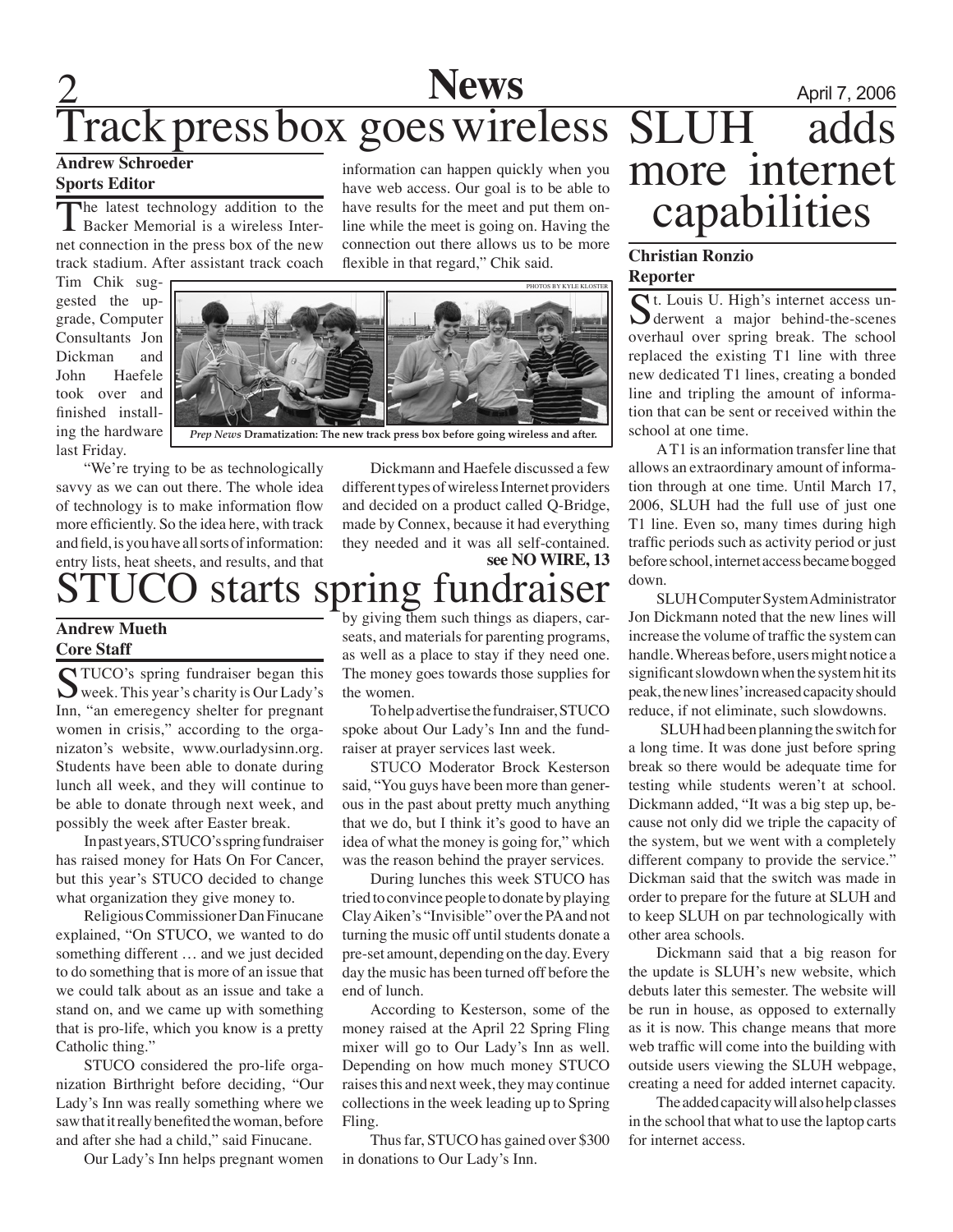# April 7, 2006 **Opinion**

### Curdt responds to Moramarco on religion LETTERS TO THE EDITORS Anderson questions message of Cashbah auto

#### To the Editors:

Although I appreciate the sincere intention of Mr. Moramarco (who has raised four fine sons, by the way) to encourage our students to find a place in their lives that "nurtures personal growth," among people that are "stimulating, loving," and "life-giving," his caution that a deeper understanding of the Mass and a deeper relationship with Christ should not be mistaken for true growth is not only confusing theology, it's confusing advice.

I should begin by admitting that as a senior at SLUH (and despite the efforts of several good teachers), I too had little interest in Mass, and at that time I would have certainly embraced the advice not to confuse any of the religious stuff I was so apathetic towards with real growth. But thankfully (or one might say, by the grace of God) I eventually found people in my life who rather than affirm my apathy as a spiritual quest for a more loving, open community, lovingly challenged me to explore more deeply what my faith actually meant to me and to the world before I too quickly abandoned it. As I was coming back to my faith during the last few years of college, everything I had long taken for granted as humdrum rituals and beliefs imposed upon me since birth seemed suddenly new and filled with a richness of meaning that I had been simply blind to before.

Nowhere was this experience more intense than at Mass. For<br>see CURDT, 11

### To the Editors:

Cashbah is a truly remarkable event. The time and effort put in to the event by the many volunteers is tremendous. I never cease to be amazed by the generosity of those that donate items and by those that attend the auction. St. Louis U. High would not be able to continue to do the many things we do without Cashbah. As a student, a parent, and a faculty member I have reaped the benefits of previous Cashbah auctions.

 All this being said, I could not help but be dismayed by the sight of this year's "Premier Auction Item," the 2007 Toyota FJ Cruiser parked prominently on the upper field and plastered across our web page. In his message for the Celebration of The World Day of Peace 1990, John Paul II stated that "in our day, there is a growing awareness that the world peace is threatened not only by the arms race, regional conflicts and continued injustices among peoples and nations, but also by a lack of *due respect for nature*, by the plundering of natural resources and by a progressive decline in the quality of life. ... It is manifestly unjust that a privileged few should continue to accumulate excess goods, squandering available resources, while masses of people are living in conditions of misery at the very lowest level of subsistence. … Modern society will find no solution to the ecological problem unless *it takes a serious look at its lifestyle*. In many parts of the world society is given to **see ANDERSON, 12** 

# Senior Art Show to premiere tonight

### **Jim Santel Core Staff**

Tew York's Museum of Modern Art is currently holding a blockbuster retrospective of Norwegian artist Edvard Munch, the troubled soul who brought us "The Scream." On a slightly smaller scale, St. Louis U. High's 2006 Senior Art Show is set to open on Friday night with a reception from 7 to 9 p.m. in the second floor of the Jesuit wing. The exhibit highlights the finest work of the Class of 2006's most talented artists. The seniors displaying their work in the exhibit are Colin Akos, Matt Ampleman, Dan Finucane, Chris Gleason, Lyle Hansen, Nick Jacobs, Niall Kelleher, Brian King, Michael Mannhard, Louis Nahlik, Dom Palumbo, David Rhoads, and Jim Scariot.

The Senior Art Show first debuted in 1988 and has taken place on and off since then. Art teacher John Mueller said that he

"make(s) it the responsibility of the (seniors)" to decide whether or not they would like to hold an art show at the end of the school year,

since they put the show together.

J a c o b s took a leading role in organizing this year's show. "I liked seeing how (the seniors) did it last year. … It was so professionally done," recalled Jacobs. "There's a bunch of talphoto by Kyle Kl

his artistically inclined classmates around the end of the first quarter, he was met with much enthusiasm. The majority of the work began about a month



**preparing the Senior Art Show with John Mueller (bottom), Colin Akos (center), Nick Jacobs (top), and Niall Kelleher (bottom left).**

ent in this grade, so why not show it off for everyone to see?" Jacobs said.

When Jacobs posed the idea to some of

"just excellent," and encompasses a wide variety of mediums, including paintings,

ago, when Jacobs sent out invitations to any seniors he felt might be interested in being a part of the show, from which came the 13 artists featured in the exhibit.

 The quality of the art to be displayed, Mueller said, is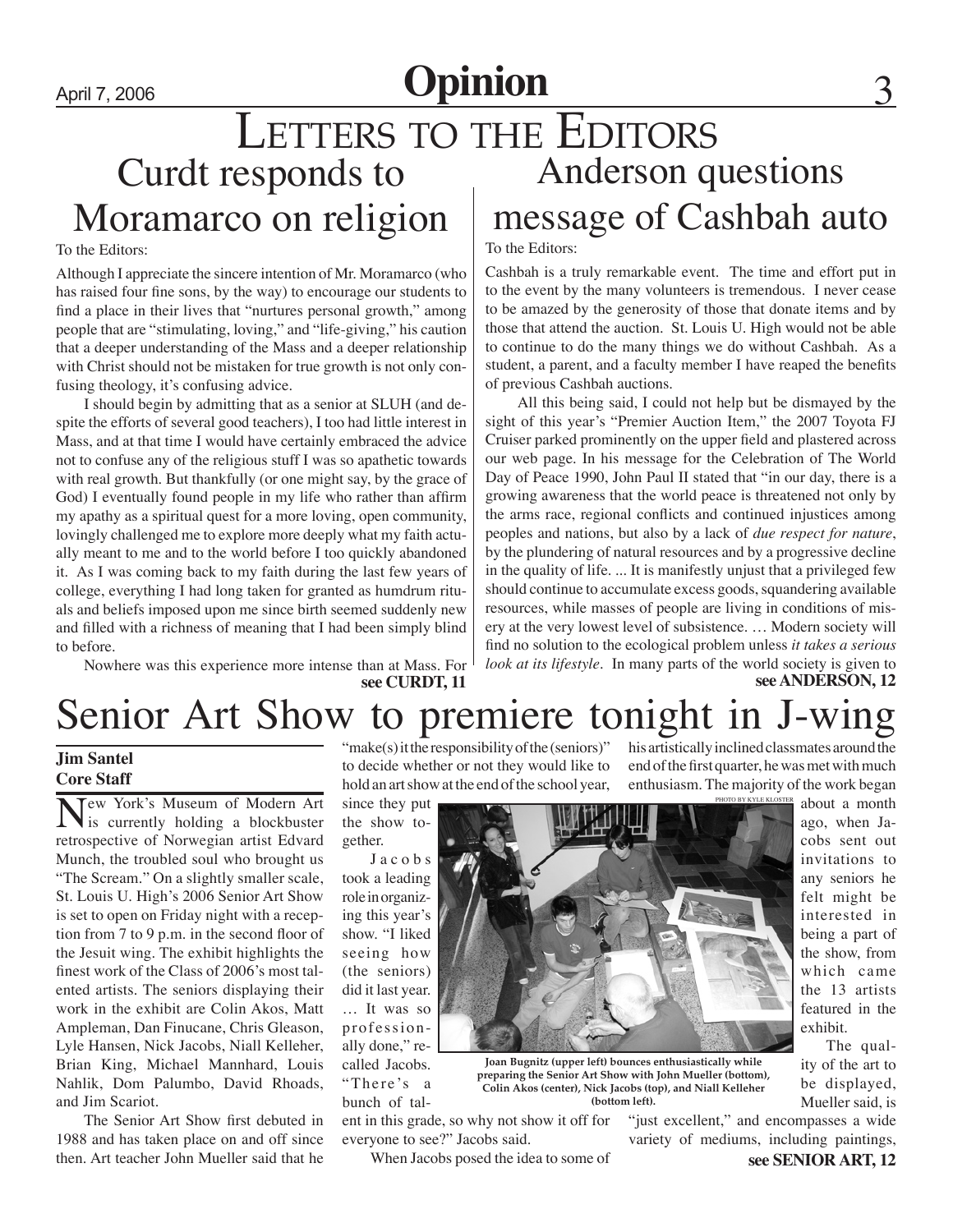# 4 **News** April 7, 2006 Freshmen fail to earn day off in Travel raffle

### **Scott Mueller Core Staff**

The annual Cashbah travel raffle raised  $\blacksquare$  a total of \$8,475 in tickets sold by St. Louis U. High students. There were, however, many more tickets sold at Cashbah itself. This year something very rare happened: the freshmen did not sell the required amount of tickets to receive a day off.

STUCO moderator Brock Kesterson said, "It's the first time (in the seven years) since I've been here that they did not get the day off."

A class earns a day off when they sell an average of five tickets per person. This year the freshmen sold 763 tickets, giving them a total of \$3,815. (The tickets are sold for five dollars each, or six for \$25.) The sophomore class sold 431 tickets, good for

\$2,155. The junior and senior classes sold 275 and 226 tickets, raising \$1,375 and \$1,130, respectively.

There was a three-way tie for the leading seller in the freshman class, between Pat Lanter, Brad Helton, and Joe Zang. Nick Mueller lead the sophomores in selling. Nick Wilhelm was the leading junior seller. Nick Niehaus topped the senior class in number of tickets sold. The leading seller in each class received a free ticket to their respective dances.

The top selling freshman homeroom was J127. Sophomore homeroom M203 lead the sophomores. M224 out sold all juniors. Senior homeroom M114 topped the seniors.

Not only were the freshman sales down, but also the entire school seemed to sell less than expected. "For whatever reason, this year there just seemed to be overall decline in the amount of tickets sold in every class. We haven't really done anything different than we've done in the past, so I'm not sure what the reason was for this," said Kesterson.

In regards to what can be done next year to increase the number of tickets sold, Kesterson said, "(Increasing incentives to sell) is one thing we've talked about already doing. Rather than being the biggest seller in the class, maybe (we will include) something more daily or weekly that people can reach."

Tim Conway won the \$3,000 travel raffle grand prize. He then donated half of his winnings back to SLUH. Conway was the chair of Cashbah two years ago.

Cashbah co-chair Debbie Wilhelm said, "It was a huge success thanks to the efforts of Brock Kesterson, who moderated that, and all the boys that help sell all the tickets."

### honic band travels to St. Frances Cabrini **Thomas O'Keefe Reporter**

The St. Louis U. High Symphonic Band **L** performed a 45-minute concert for the students of St. Frances Cabrini's grade school on their field trip last Monday. The band left SLUH for South City at 11:30 a.m. to set up and prepare for their performance, which began at 1 p.m.

The recital provided the band with a chance to practice for their Spring Concert at SLUH on May 10. Band Director Bryan Mueller arranged for the band to play five musical compositions, including two major pieces which they will play at the concert.

"One of them is a multi-movement piece, *First Suite in E Flat* by Gustav Holst. This piece is one of the top ten works in band literature, but we didn't play it as well as I had hoped," commented Mueller. "The second big piece was selections from the Broadway musical, *Wicked*. It's a tough one, and we have some more work to do."

Overall, Mueller was pleased with the opportunity to scrutinize their performance in a realistic situation in front of an audience.

The students of St. Frances Cabrini had mixed reactions to the performance. While some of the junior high students seemed distracted at the rehearsal, the younger children were excited by the musical assembly, and enjoyed the performance, as it was one of their first experiences with a live band. Although many of the children didn't value some of the more serious and complex pieces such as Holst, they enjoyed several simpler instances, such as senior Josh Rocker's violin solo.

While the concert didn't meet many of the band members' expectations, they took full advantage of the opportunity to play and analyze their performance.

"It was a really good experience," commented sophomore trumpeter Eric Kling, "and it opened our eyes to the strengths and weaknesses of our performance."

Aside from the experience they gained, the band also enjoyed playing for the students. "It was fun to go to the grade school because it makes you remember when high schools came to play for you at that age," remarked senior Nick Niehaus. "We hoped that it might make them consider SLUH."

Overall, the field trip was successful, since it equipped the band with the knowledge of what their strong points are and where they need to improve. "It was a great experience going out to perform these big pieces," Mueller said. "I think that it will help us to be more prepared for the Concert in May."

### **Corrections**

In the article last week about tuition going up next year, some of the tuitions in years past were listed incorrectly. The tuitions for the '00-01, '03-04, and'04-05 school years did not include a \$500 activity fee. The actual tuition for the '00-01 school year was \$5,960. The '03-04 school year tuition was \$7,500 and the '04-05 tuition was \$7,980. The tuitions of the '05-06 and '06-07 did include the \$500 fee and are listed correctly. Between the '00-01 and '06-07 the tuition increased \$3,440 or by 57.7 percent, not \$3,940 or 72.2 percent as reported last week.

Last week, the baseball nightbeat stated that the varsity baseball team defeated Cleveland 11-0, and that junior Andrew Balzer struck out five of the six men he faced. Cleveland did score one run in the top of the third inning, and Balzer struck out six of seven total batters faced.

In last week's issue, Mark Cummings is quoted as saying about substitute Joe Gavin, "He put up with my annoying e-mails about how to structure class work." In fact, the quote refers to Chris Boehm. The *Prep News* regrets the error.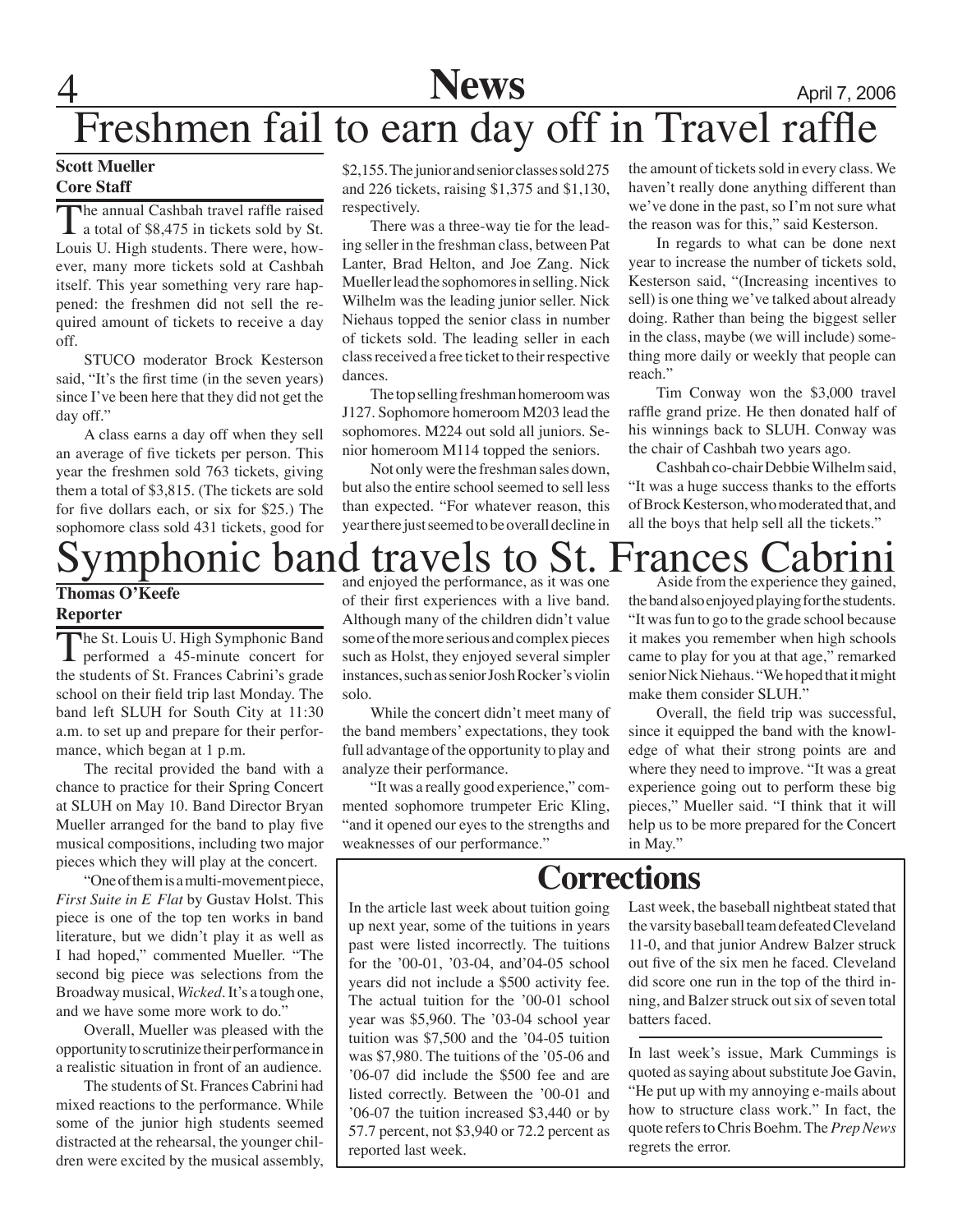# April 7, 2006 **Sports** 5

# Nohitterbills take on out-of-towners, go 2-2 *Bertucci no-hits Jerseyville on Tuesday*

### **Justin Rottger Core Staff**

It was an up-and-down week for the<br>St. Louis U. High baseball team. Two t was an up-and-down week for the victories on Thursday and Friday showed fans the potential this team possesses, but the results of a doubleheader on Saturday would make one think differently.

After taking down perennial punching bag Cleveland 11-1 on Thursday, the Jr. Bills welcomed three Jesuit high schools for the second annual Jesuit Classic Tournament, which started Friday night against Cincinnati's St. Xavier Bombers. St. X claimed the Ohio state championship in 2003.

Regardless, the Jr. Bills came out swinging early on Friday. In their half of the first, three consecutive batters crossed the plate. With two outs, Mike Beal walked and was driven in by the next batter, Jared Saeger, on a double to deep left field. After Nick Riganti was beaned on the second pitch of his at bat, junior Rick Hudson tapped a grounder to the St. X third baseman, but an errant throw allowed Saeger and Riganti to score. SLUH

took the early 3-0 lead, and with staff ace Tony Bertucci on the mound, the Jr. Bills seemed to have complete control early on.

They added a fourth run in the third inning, when Beal connected with a high changeup and, with a little help from a brisk wind, sent it flying over the left field fence for the Stadium's first ever home run. More importantly,

the big fly gave the Jr. Bills a 4-0 lead.

Bertucci ran into some trouble in the fourth inning. The leadoff man reached second on an error and scored on a hit by the St. X third-place hitter, who took his place at second. The next batter dribbled a weak hit back to Bertucci, who tried to gun down the runner advancing to third. The throw was a split second late, and it was first and third

for St. X's fifth hitter, Tim Lynch. Lynch drove a triple to deep center field, bringing both runners home and cutting the SLUH

PHOTO BY MATT S

**Steve Gropler begins his pitch as Jared Saeger holds the runner at first against Loyola**

> with a sharp double to the opposite field to tie the game at 5-5.

> The Jr. Bills would hold their own defensively for the rest of the game, including a nifty 6-3 double play turned by Beal in the top of the sixth inning.

> A chance to take the lead into the final frame was squandered. In their half of the

**see EASTON, 8**

# No. 1 Blockbills spike No. 3 Oakville, now 6-0

### **Sam Stragand Reporter**

**Tith a close win over No. 3 Oakville** last Friday, the Killbills entered their first full week of game play and had their first serious challenges. However, at week's end, the Jr. Bills still stood undefeated and on top of the rankings.

Coming into Friday, the Oakville squad, along with some others in the volleyball community, strongly believed that they, not SLUH, were the best team in the area. Consequently, the Heinebills knew that they would need to prepare for a hard-fought game. As the second set of bleachers rolled out to accommodate the overflowing fan presence, the match began with the home court Tigers taking an early lead on the Spikebills. After a long stretch of pointless serves and unsure hitting put the Jr. Bills down 9-14, hitters Kevin Heine and Brian Schneier began to find seams in the defense.

After junior Murphy Troy dumped for

a kill, the game stood tied 15-15. From that point on, the Larzbills hardly looked back

with kills from all around and a great play by Dave Bosch that led to a 25-22 win.

In the second game, after the Asicsbills jumped to an early lead, the crowd rallied behind an Oakville attack that tied the game at 7-7 and then propelled the Tigers to a 13-9 lead.

However, Troy blew up with three of his eleven kills during the match that kept the Jr. Bills close, 16-18. At 20-20, Schneier made a block on Oakville's returning star to take the lead.

However, the game stood far from over. While many Jr. Bills had great hits and kills, Oakville's defense did not relent.

However, after a Schneier-Heine

block gave the Killbills the lead 29-28, an Oakville error gave the team a victory that legitimized their ranking.

 At the end of the match, head coach Scovill admitted that the "offense is for show, (but) defense wins games."

On Monday,

Tuesday, and Wednesday, the TQbills played well with only one major scare in the victory over St. Mary's.

While St. Mary's was ranked in the top ten, the Jr. Bills seemed to put little stock in their smaller challengers. In the first game, the Dragons came out roaring with great

lead to 4-3. St. X added another two runs in the top of the fifth to give the Bombers a 5-4 lead. However, Beal picked up his second hit of the game in the bottom of the inning on a double. Saeger followed



**Dave Bosch sets up a smash during the second game of SLUH's victory over Parkway.**

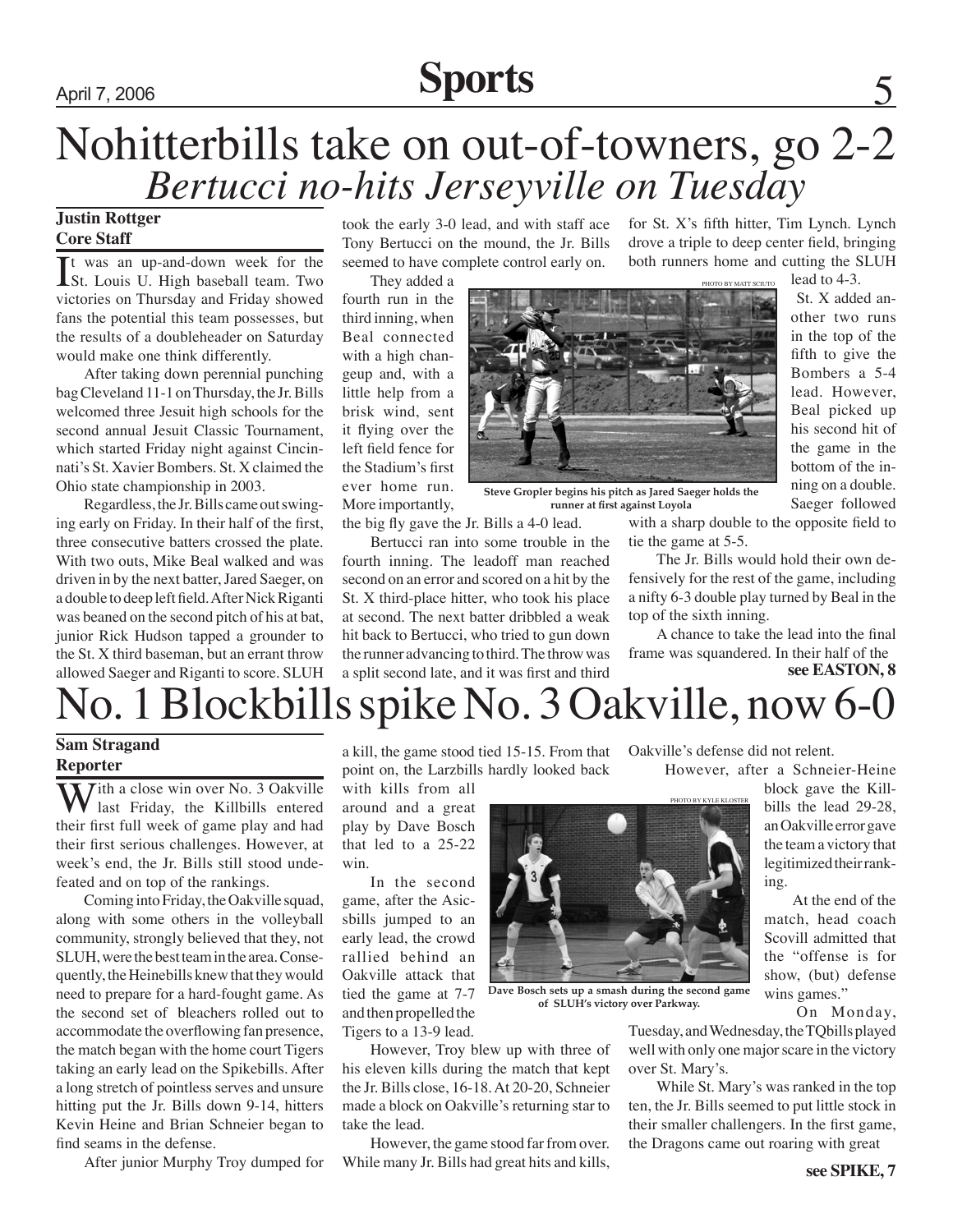# **6 Sports** April 7, 2006

# LAXbills (4-1) win another overtime thriller

### **Mike Eilers Reporter**

 $\sum_{\text{demonstrates}}$  this year's lacrosse team's affinity for the dramatic. The Jr. Bills defeated Webster Groves 5-4 in overtime in the season opener, lost to Highland Park in double overtime, 4-3, and held out against Grayslake, another Chicago team, on Thursday for a 4-3 victory.

Both teams started the game sluggishly, turning the ball over and losing it in transition. Junior Paul Heffernan gave SLUH the lead when he beat his man on a dodge and placed a bounce shot over the goalie's left shoulder midway through the first quarter. Alex Brescia extended the lead when he added another goal to put the Jr. Bills up 2-0.

Recovering from their six-hour road trip, Grayslake responded with a goal of their own. However, they lost the momentum they were trying to establish when Zach Berndsen slipped past his defender and scored and Brescia added another goal to give the LAXbills a 4-1 advantage. Right before the half expired, the Grayslake Rams breached the tough SLUH defense to add another goal, making it 4-2 at half.

Instead of coming out and finishing the game off, the Stickbills were unable to put the ball in the net. The Rams did not have that problem and came within one goal when they scored in the third quarter, closing the gap to 4-3. SLUH could not find the net in the second half—a problem so far this season—scoring zero goals after halftime and on only 4 of 42 shots for the night.

Despite the offensive struggles, the defense held firm the rest of the game, preventing the Rams from evening up the score as the LAXbills held out for the win.

"The offense can't seem to string goals together, so a lot of the pressure falls on the defense. So far the defense is holding strong," said defenseman Brandon Verhoff.

Looking to gain some confidence and find an offensive groove, the Jr. Bills took on Chaminade on Tuesday at Chaminade. The Red Devils took the early lead on a botched clearing attempt when the Jr. Bills were a man down from a slashing penalty.

The referees were flexing their whistles, calling anything and everything, creating a lot of uneven situations for both sides. The ManUpbills were able to take advantage of these situations and took a 5-2 lead by the end of the first quarter.

The offense cooled a little in the second, only adding two more goals before halftime to give SLUH a 7-2 lead.

The Attackbills alleviated some of their second half woes by scoring four goals in the third quarter, including one by freshman long stick midfielder Joe Schulte.

Before the game ended, Chaminade netted two more of their own to bring the final score to 11-4.

#### **see BOUNCE SHOT, 7**

# Junior Hermesbills follow in varsity's footsteps

### **Matt Lawder Reporter**

While the St. Louis U. High varsity track and field squad did not have any meets this week, the freshmen squad opened their season at the new track stadium on Friday by ferociously battling their MCC foes CBC and DeSmet in the annual tri-meet.

With the rest of the team recording times, the 4x800 meter relay team of John Clohisy, Matt Kliethermes, Cliff David, and David Kuciejczyk-Kernan opened the meet with a large victory in a time of 9:01. The distance freshman also took home wins in the 800, with David running 2:15; in the 1600 with Kuciejczyk-Kernan running 5:04; and in the 3200 with Clohisy running 10:54. Each of them got out to an early lead and coasted to easy victories.

The sprint squad took home their only victory of the day in the 4x100 relay, when Cecil Edwards, Matt Nahlik, Matt Makowski, and Nikko Sansone flew by the competition with a 49.7.

The jump squad added some of the most important points of the meet by going one-two-three in the triple jump. Brian Schwartze (36'8") took first, followed by Andrew Fowler (34'6") and Mike Edstrohm (33'3"). Sansone also scored points for the jump squad, winning the long jump with a mark of 18'1".

The freshmen defended their new home track well, winning the meet with 111.5 points over DeSmet (85.5) and CBC (41). The freshmen look to carry the success from this meet into the oncoming season.

The JV squad also got to strut its stuff in the varsity team's absence. On Tuesday afternoon at DeSmet, several individuals stood out and SLUH's relays upheld the team's tradition in place of the varsity.

The sprinters started the meet in a fury with their 4x200 relay taking first and 4x100 relay crossing the line in a close second. Pete Kidd zoomed to victory in the 400-meter dash with a time of 53.6.

Next came the premier event of the meet, the 1600-meter run. SLUH entered six participants (several of which have regularly competed on varsity) and let them duke it out for the final spot on the varsity 4x1600 relay. The race, which coach Tim Chik deemed the "throw-down show-down," took a fast pace from the start. After several people jousted for the lead at the beginning, Andy Bonner broke the field with two laps to go and sped to a victory in 4:35.

"He just went out there and got it," stated race competitor sophomore Chris Murphy.

Bonner's powerful win overshadowed another amazing feat accomplished by freshman David in the same race. David broke SLUH's freshman 1600 record, besting the previous record by three seconds with a 4:44.3.

The sprinters also closed out the meet with a flashy success in the 4x400 relay. The team of sophomores Mike Federer and Andrew Bouquet, freshman Cecil Edward, and junior Brian Hilderbrand flew to a win in a time of 3:50, ending the meet on a high note.

With varsity taking the week off from meets, they have been vigorously preparing for this weekend and the University City Meet. The team feels ready to take on its hardest competition of the year and go after some area powerhouses. Be there at the University City track tomorrow at 9 a.m.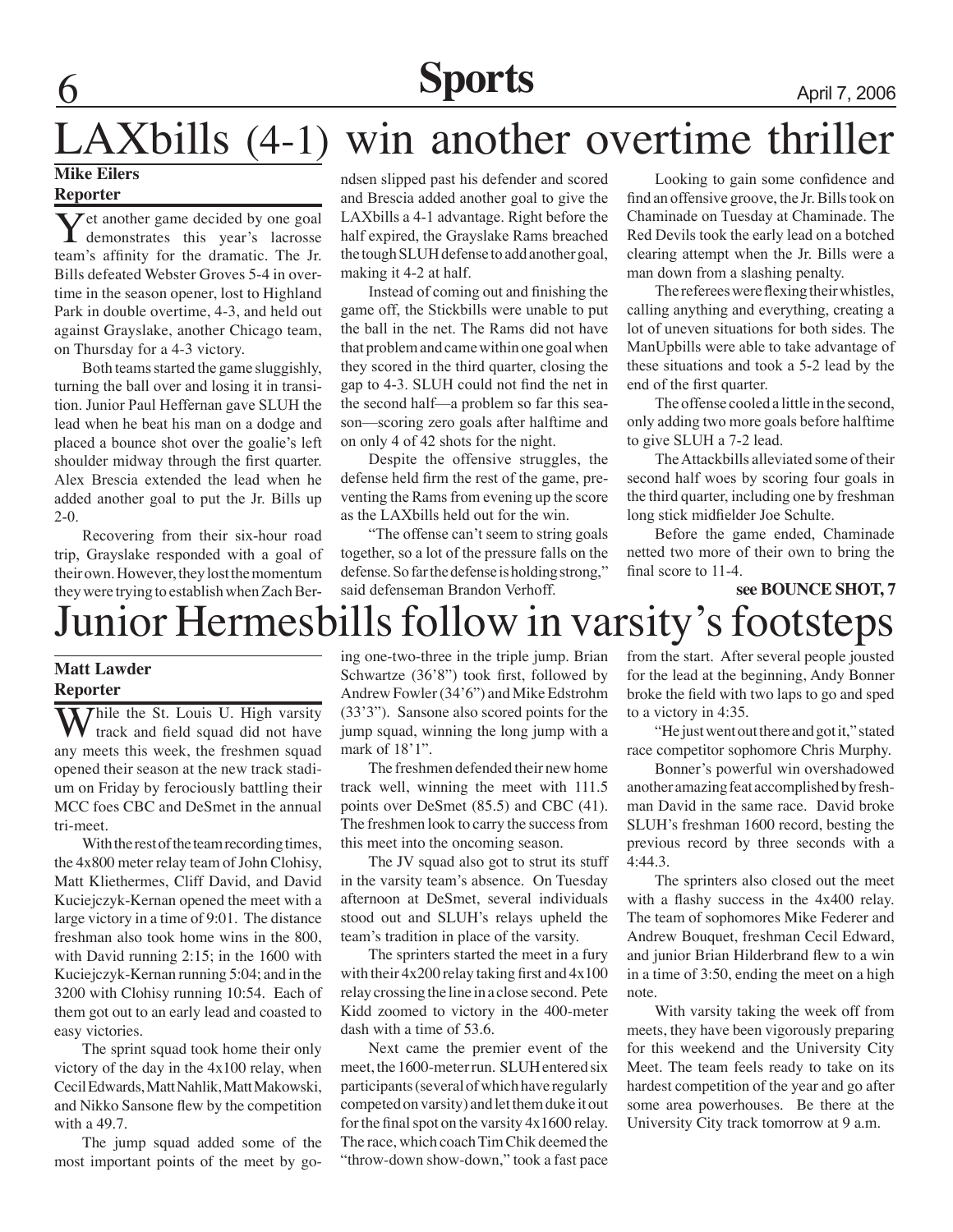# April 7, 2006 **Sports** 7

# Tennisbills overwhelmed by CCP Towerteebills

### **Reporter**

The St. Louis U. High tennis team traveled west to face one of their most difficult opponents this season, Chaminade, last Wednesday. Even though they expected a tough match, the SLUH varsity squad was hoping for a solid win. However, Chaminade proved too strong for the Tennisbills this time, winning at Nos. 1, 2, and 4 varsity singles level and at Nos. 1 and 2 varsity doubles levels.

"It was a great fight, but none of us played well, (and) Chaminade did," said No. 1 singles player Abe Souza.

While close, Souza lost all three sets to Chaminade No. 1 seed Taylor St. Eve with set scores of 3-6, 6-7, and 7-9.

No. 2 singles seed Steve Hipkiss was also upset, losing to Chaminade freshman phenom Joe West, 2-6, 6-4, 0-6.

Despite these disappointing losses, No.

### BOUNCE SHOT

### (from 6)

"The defense held strong again despite a lot of penalties, including a 6-on-3 situation. The offense also stepped it up with 11 goals. I was glad to see Joe (Schulte) help out the offense by scoring one of his own," Verhoff said.

For the second game in a row, the Jr. Bills had 42 shots, but this time connected on eleven of them, including four in the second half.

The LAXbills take on Lindbergh in the Stadium at 6:00 p.m. on Saturday for their next game and play two more games early next week, concluding a six-day, four-game

### **Announcement**

Please help out the Nurses for Newborns Diaper Drive. Bring in diapers throughout the month of April. Leave your diapers with your name, phone number, and homeroom with Mrs. Rockers in the CSP Office. Real Men Donate Diapers!

Killian Hagen 3 singles David Lesko, after losing 1-6 in his **fight to a tie** Reporter 3 singles David Lesko, after losing 1-6 in his first set, came back to defeat his opponent with the next two set scores of 6-3 and 6- 0.

> About the match as a whole, head coach Dennis Dougan said, "It was a disappointing loss, but a hard fight with most matches going to three sets."

> The JV Callonbills continued their impressive three-year winning streak over Chaminade, having little difficulty defeating Chaminade's JV squad with a final team score of 5-2. No. 1 JV players Michael Ferrell and Tom Hoffman played an impressive match versus a lower varsity team, but unfortunately lost with set scores of 6-4, 6-7, (5), 8-0. However, they later went on to redeem themselves with a crushing win, 8-2, in an eight game pro-set in a separate match.

> Come support the team at tonight's match versus Vianney at Dwight Davis in Forest Park at 4 p.m.

### SPIKE

#### (from 5)

defense and hustle to force the Schneierbills into panic.

In contrast to the calm St. Mary's squad, the Jr. Bills seemed to be the inexperienced ones as they faced game point after game point. However, in the end, their strength and size overpowered the Dragons, 33-31.

In the second game, the now more serious Killbills spent little time dispatching St. Mary's, 25-17, behind the defense of Bosch (15 digs), the hitting of Murphy Troy (9 kills), and the blocking of Rory Faust (4 blocks).

On Tuesday, the NetBills, led by impressive serving and setting by senior Joel Westwood, opened their home season with stretch.<br> **A** note across a streament a win over Parkway West, 25-16, 25-19.<br> **A** note a streament and a streament and a streament of the streament of the streament of the streament of the streament of the streament of the

On Wednesday, they traveled to Chaminade to open their MCC season with a win, 25-14, 25-13. While they faced more opposition than they had expected, the TQBills eventually ended the week unscathed by defeat with a record of 6-0.

The Killbills play their next match on Tuesday at Fort Zumwalt South followed by a meeting with rival DeSmet at SLUH on Wednesday.

### **Michael Doherty Reporter**

The Golfbills took on a very competi- $\mathbf I$  tive Westminster Academy golf team at Forest Park on Wednesday afternoon. Both teams played very well, and the match ended in a 238-238 tie. Alex Luebbert and junior Steve Klostemeyer had the low scores of the day with 38s, followed by two 39s by Mike Doherty and freshman Alex Key.

 After the match, Steve Azar had a few things to say. "Wow, it was windy today. I think it was worse than St. Andrews on a bad day. I shot a 42, but it felt more like a 37 or 38. I'm really happy with the way my team is playing this year. Worchester Academy was good, but we just played better. Last year it felt like Luebbert carried us all on his back, but this year I feel we are all contributing."

 Azar's playing partner, Evan Boff, also commented on his round. "I played decently, but I know I could play a lot better. I've been focusing too much on my pectorals lately and I still can't feel my chest from last Monday's team workout. Don't worry though, I'll be on next week."

 As the team tries to find its mid-season form, the MCC tournament is fast approaching, beginning next week.

Head coach Greg Bantle is pleased with the overall performance of his team and thinks they have a shot at an MCC title. For all spectators, this is a must see event. The tournament is next Thursday, with the first tee-time at 9 a.m.

Come to the Rock Against AIDS benefit concert at Nerinx Hall Friday April 7, 2006 at 7-10 p.m. in the EAC!! \$5 admission and \$10 for a tie-dye T-shirt. All proceeds go to the Family Treatment Fund in Uganda. Give your support in the fight against AIDS. Come help a great cause!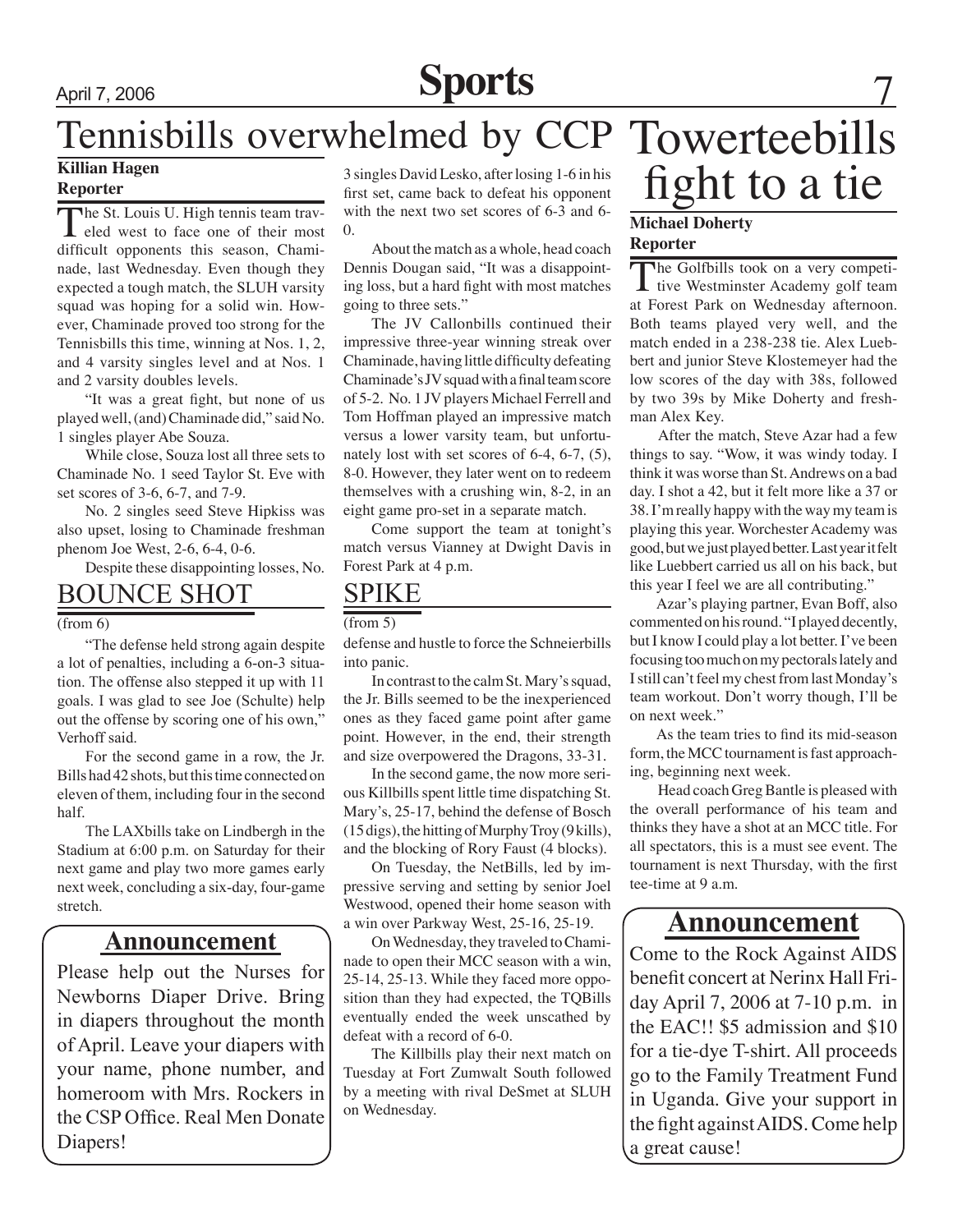### EASTON

#### (from 5)

sixth, SLUH had men on first and third with one out. After a hit by junior Joe Rabe, junior Kenny Aston pushed him to third with a solid single to center. But Aston was caught sleeping in his leadoff from first base and was picked off for the second out of the inning. A strikeout ended the threat.

Tied after seven innings of play, SLUH and St. X continued to play four innings of extra baseball. Finally, in the bottom of the eleventh inning, the Jr. Bills rallied for the victory.

Saeger led off the inning with a walk and advanced to second on a balk by the St. X pitcher. Riganti was plunked again to put men on first and second. Junior Jason Bradley hit a sharp ground ball to the shortstop, who botched the play, loading the bases for catcher Brett Hartmann. On the first pitch, Hartmann lined a base hit past the second baseman for a hard-fought 6-5 SLUH victory.

Nick Wingbermuehle picked up his first victory of the season, throwing three spectacular innings of relief, giving up only one hit.

After the game, Beal said about his historic home run, "He just kind of hung it up there. I had two strikes, and I was trying to see the ball and hit it. I knew I hit it pretty good. But it did mean something to me because it was the first one at the park. It's what I call a 'yak.' I'm glad I hit it; a bunch of other guys could have hit it, too. But I'm glad it helped us win."

Head coach Steve Nicollerat said of the victory, "We saw some really nice defense, nice pitching, I thought we swung the bats well. But after (we) miss a 4-0 lead and the other guys come back and take the lead, we jumped right back and had enough character to make a game of it."

This was the Jr. Bills' fourth consecutive win, improving their record to 4-0 to start the season.

In their second game of the Jesuit Classic, SLUH faced Loyola Academy from Chicago. From the second batter on, this was a game the Jr. Bills would want to forget quickly.

Loyola's second batter, David Fallon, reached first base on an error by second baseman Dom Palumbo. After a series of unfortunate events for starter Steve Gropler, nine runs would cross the plate for Loyola.

SLUH did get two runs back in the second, but Loyola had control from the get-go, battering the Jr. Bills, 13-3.

In the final game of the tournament, SLUH did have a slightly better showing against Brebeuf Jesuit from Indianapolis.

By this time, a good deal of fatigue had set in the SLUH dugout, and there was nothing there offensively for the Jr. Bills. The only chance they had to put runs on the board came in the third inning, with a twoout, bases loaded opportunity, but a fielder's choice ended that rally. Brebeuf blanked the Jr. Bills, 6-0.

One positive for the game was a strong pitching performance by freshman Mike Bucchino, who got the call against Brebeuf, and one could not ask for a more successful debut for the freshman.

Bucchino said, "I was real nervous. I went to the bullpen and I wasn't throwing real good, but Tony (Bertucci) kept me settled, or else I would have been all over the place. He gave me a couple of hints on how to stay focused," Bucchino said.

Nicollerat had a few comments about Saturday's games: "It's not the end result that a coach looks at, it's what leads to the end result. I'm more concerned with some basic things that I think our kids lack at times. We sometimes lack baseball sense. My job is to do better in teaching them. Our kids don't try to make mistakes, but we made some mistakes on Saturday. The game was over when we made them, it didn't cost us at all, it's just that those are opportunities to learn," Nicollerat said.

Despite a poor showing in the doubleheader of the tournament, leave it to Tony Bertucci to turn things around.

Bertucci started against the Jerseyville Panthers on Tuesday. The Panthers were 6-1 coming into this game.

From the first pitch, Bertucci assumed complete control of the game, striking out three of the first six batters he faced.

The Jr. Bills gave their ace some support early on by plating two runs in the first inning. Beal drilled a double to left field and was driven home by Saeger after a double of his own.

The number three and four hitters for the Jr. Bills are coming through with some impressive offensive production in the first seven games. Beal has 8 hits in 19 at bats

and Saeger has 8 hits in 20 at bats, five of them doubles, with five RBIs.

But the story of Tuesday's game was Bertucci. The press box did not pick up on it until about the fifth inning, but Bertucci was perfect through five innings of play—no hits or walks given up.

He made it through 5 and 2/3 innings before allowing a runner, when Jerseyville's ninth place hitter reached base after Beal mishandled a grounder at short. Then the Panthers' leadoff man tried to bunt his way on with two outs, and the ball was bobbled by third baseman Steve Beck. The two errors kept Bertucci's no-hit bid alive.

Bertucci then completed the first nohitter in Stadium history (surprisingly just seven games into its first season) by throwing a 1-2-3 seventh. Bertucci walked no one and struck out five.

"The thing that kept them off balance (was) pounding the zone with strikes and pitching backward in the count. (But) making them hit the ball (was important), and getting first pitch outs was huge, being able to put that sinker on the inside corner to get groundouts, not strikeouts," he said.

Bertucci also credited his defense and catcher.

"They had a couple of hard hit balls but they just happened to go in our favor. Kenny (Aston) tracked one down in center, and the one hit right to Nick (Riganti). Josh (Cole) was calling a great game," Bertucci said.

Bertucci had the Jerseyville hitters off balance all game long.

"The second time through was really when I thought they felt they had to jump out and swing early in the count. I'm not going to bluff at them; the strikes will be there. But I think they had a feel for me, and I was still able to keep them off balance and play that to my advantage," Bertucci said.

After history was made, the Jr. Bills enjoyed a few days off. SLUH's next game will be played this afternoon at 4:30 p.m. against University City in the Stadium. All in the SLUH community are encouraged to come and check out the team's new home, and there is plenty of time to do so. The Jr. Bills do not go on the road until April 18. Come on out and catch a glimpse of "America's Pastime," and perhaps while you're there, you'll see another first in Stadium history.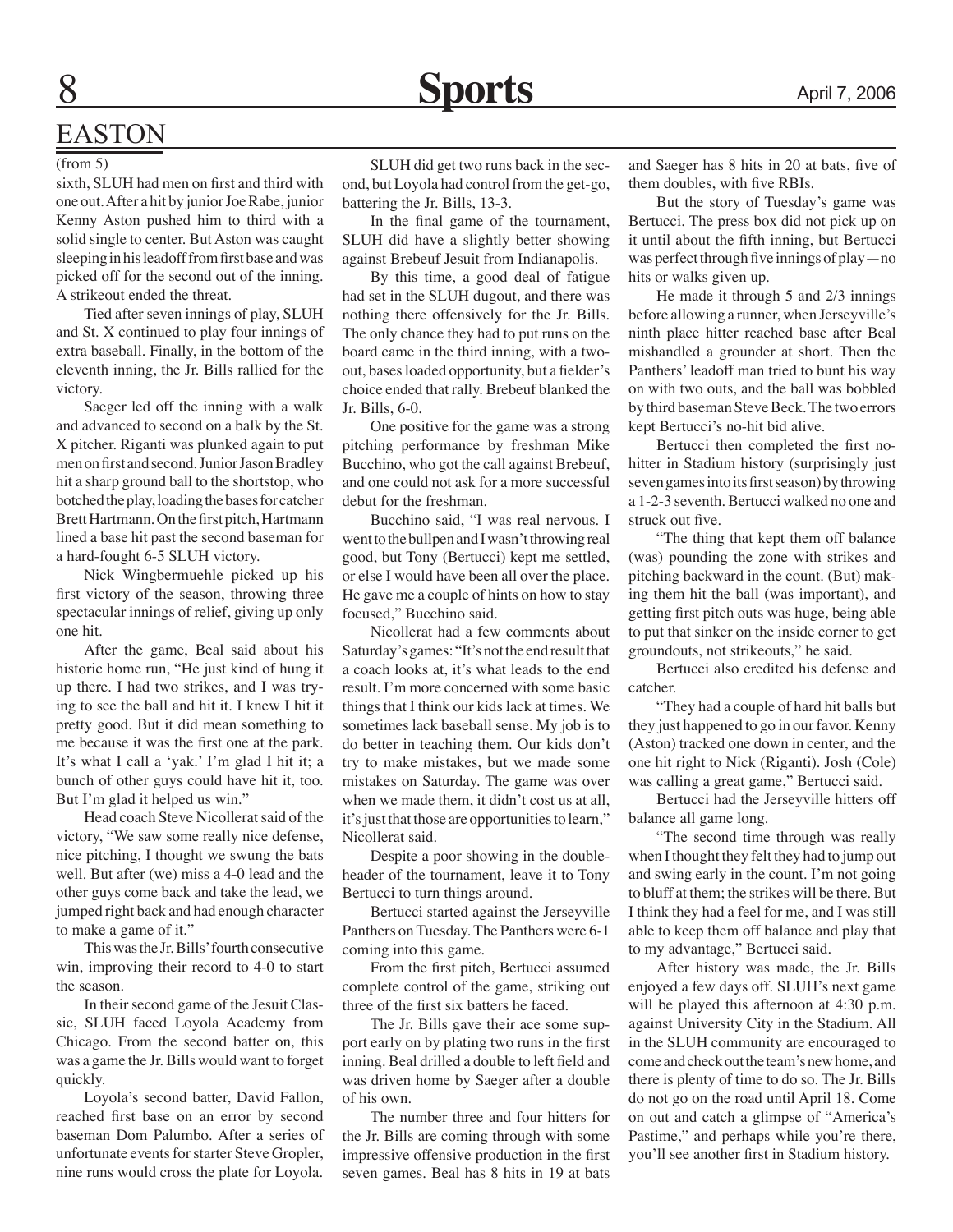# April 7, 2006 **Feature** 9 **Feature** 9 **Photo contains the SLUH** students

### **Seth Clampett Features Editor**

12.5 percent of the American population is Hispanic. 12.3 percent is black. 3.6 percent is Asian. 1.3 percent of the population is Jewish. .5 percent is Muslim. .7 percent of the population is openly gay.

In the last couple months, our school has talked a lot about the issue of homosexuality. It has been discussed in theology classes. At the last STUCO forum, the administration presented an account of what the school has done in dealing with homosexuality. We have heard the Church's teachings on homosexuality, especially those stressing acceptance and support. We know the school's stance, but how does the student body at large deal with the issue? Are we accepting of homosexuals, or do we fall prone to believing gay stereotypes?

Three students, whom I will refer to as Mike, Luke, and John, have agreed to share their perspective on and their experiences as gay students at SLUH. All three quickly praised the administration for doing what they can to build a supportive environment. John said, "It's one of the most inviting (policies) I've ever seen. We have (Safe Space), which is very secluded, which I think is very good. You've gotta keep in mind that there's people here who aren't going to be friendly to everybody, especially those who are different than them or have a different sexual orientation than them, (but) just having that and having the gay kids know about it provides some comfort."

Mike elaborated, "For a school like this, (history teacher Jeff Harrison, S.J.) always talks about how this is like one of the only schools with a program like Safe Space. Sure, the Safe Space isn't specifically targeted for the gay kids, but it's our little outlet. The faculty has been wonderful. So I mean, SLUH is one of the first Jesuit schools to have something like this. Other schools have been struggling with this issue."

Because of the school's Jesuit nature, part of the school's policy stems from the Catholic Church's teachings on homosexuality. Luke commented on the Church's position: "I think it's a little bit off. I don't think there's anything wrong with (homosexuality) and I don't like to think that my actions are immoral. Of course, we're a Catholic school so we have to teach that policy. If we went against it we wouldn't be connected to that institution, so I don't fault (the school) for going with it. When (I) came here I knew that, but the good thing about the teaching is that the teachings don't involve put-downs, and I agree with that."

Below the level of the administration and its policy toward homosexuality, all three students generally feel comfortable within the community and noted that most students are accepting of them and respect them as people.

Luke said, "People would ask me and I would be like, 'Yes. Yes, I am (gay),' and they'd be like, 'Oh, okay.' It wasn't like, 'Eww, get away from me,' nor was it like, 'Come here and give me a hug. It must be so hard for you.' It's just more of a 'You are and that's cool."

He continued, "Around where I hang out, it feels safe. It feels

comfortable. My friends aren't the type of people who would be mean about it because, if they were, they wouldn't be my friends. Most of my straight friends are nice about it. I know where the line is where I'm going to get them to start feeling uncomfortable. If I want this to be a lighthearted conversation, I'm not gonna cross that line. I think that's how you have to hold it with pretty much any friendship. If I were to start talking about intimate (things) I did with my girlfriend at the lunch table, you wouldn't wanna do that. They don't need to know that and you respect that."

In many ways, SLUH is a supportive environment that promotes understanding and respect and shows that it is acceptable to show affection for friends that are guys. For example, it's acceptable for two guys to hug each other at SLUH.

John said, "Here it just shows camaraderie and friendships. You're just with boys and just with your friends. I think it's a lot easier, going to an all-boys school, to show more friendship than just a 'Hey, what up?' type of thing."

Mike added, "I just think it's nice if they are comfortable enough. Even if I see two straight guys giving each other a hug, I think at SLUH we do generally care about other students and I think that's a physical manifestation of that."

However, even though the policy of the school and the environment here are accepting, some students don't feel comfortable enough to be openly gay at SLUH. John hasn't come out to students because, "I just don't feel the need to tell people. The whole sexuality thing … I don't follow that. I'm my own person and I do what I want to do. Some of the things I do line up with the 'straight' category and some of the things I do line up in the 'gay' category. I've (had) a taste of where people are close-minded. Coming into SLUH, I felt more comfortable, but it isn't like I need everyone to know. It's a part of me but it's not the big part of me. I'd rather people know me as 'Oh, he does this,' than 'Oh, he's gay.' I put so much work into other things and I'm not just a label, and (with the label) you fall into those stereotypes. It's not what I want people to remember me by."

While the environment and many people are supportive, part of what makes students uncomfortable being openly gay are small things like certain stereotypes, labeling, and phrases like, "That's so gay." As Luke said, "There are certain students that will be mean. (This one time), I was trying to be nice and outgoing and this one (student) turns to his friend and says, 'Oh my God, he is so gay.' There's still a little bit of a stigma to it. The word fag is just that. A word. But when kids use it to be insulting, it is insulting. When the kid says to me, 'God, you are so gay.' You know, it's the usage of the word. If you call me a fag as an insult, it hurts."

Luke added, "You know what, ease off on it. Say it's stupid, say it's idiotic … just don't say it's gay. That's not a necessary description of it."

Mike said, "It's just the ignorance it showed on their part. It's such a stupid epithet. No one ever says 'Oh, that's so black,' or 'That's so Asian,' or something. I know they don't really mean anything mean by it, but it's going to hurt somebody, so just nip it in the bud."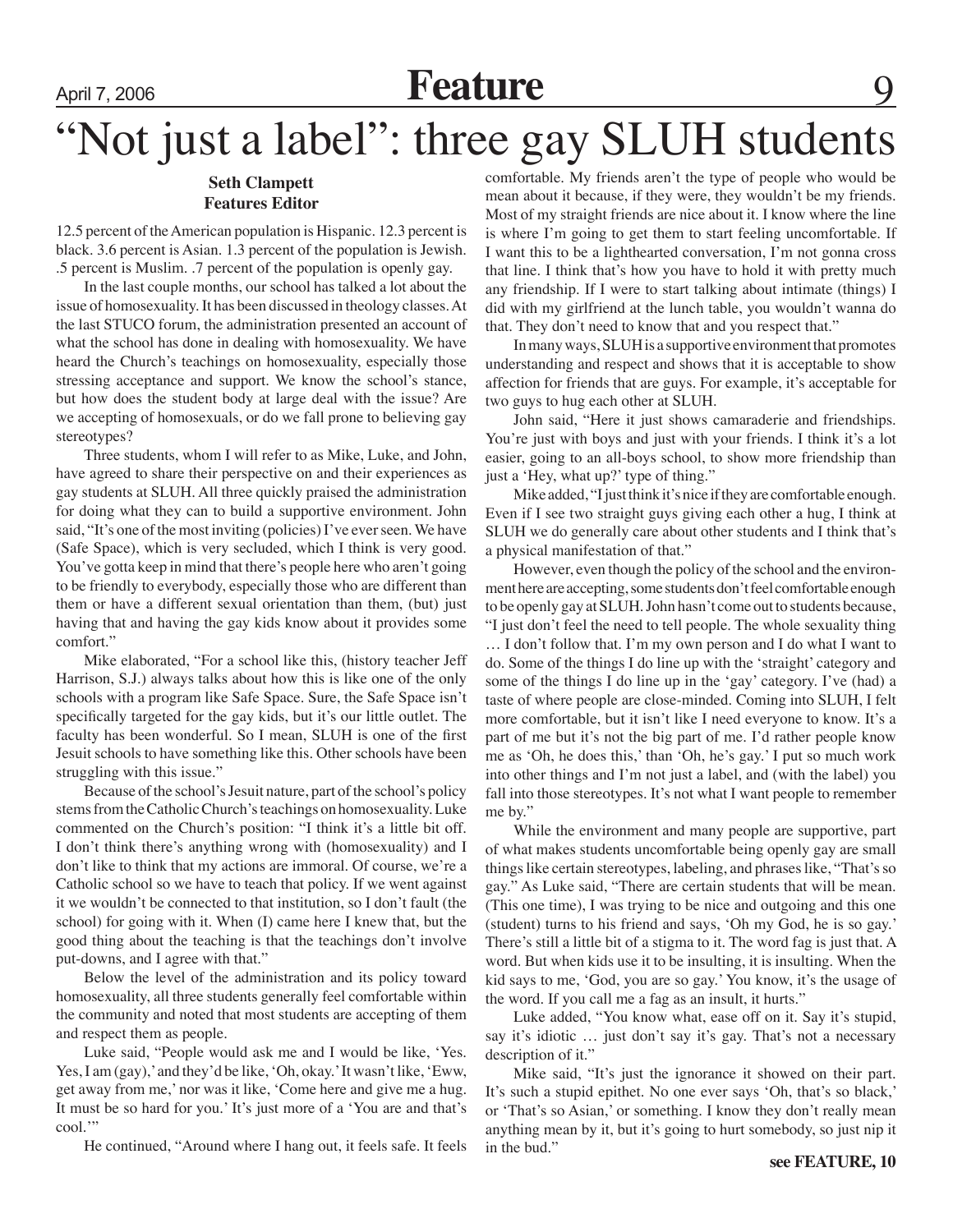# FEATURE

#### (from 9)

None of the three described homophobia as a big problem at SLUH, but a fear exists that gay students will hit on those who are straight. For all three of the students, this really isn't that big of an issue. Luke said, "So long as there's an understanding that he's straight, and you're not getting a vibe from him, then you don't hit on him. And, just talking to him is not hitting on him."

For Luke, Mike, and John, one of the biggest stereotypes about gay people at SLUH is that they all participate in the theater program. While the three do believe that there tend to be gay

students who do participate in theater, they know that not every student who enjoys acting is.

Mike said, "This is how Fr. Harrison describes it. A lot of (gay people) have been acting straight their whole lives, and when you work that hard to hide something, you get good at it. You do it and find an outlet for it, and that outlet usually happens to be theater. It's a whole world where it doesn't really matter. You can be anyone you want to be. Sometimes (people) see it as sort of an escape."

All three of them find the assumption and stereotype that theater students are gay extremely offensive to students in theater that are straight.

John said, "I just feel bad for the people who aren't. They really just enjoy theater but they have to strive to prove their sexuality and they have to defend themselves all the time just because they like what they do. Just because they do theater and that's what they want to do with their life

and they're straight, I think that's so unfair to automatically assume that (they're gay). It's such a horrible thing to do. What if theater people were saying, 'Do you think so and so is straight on the football team?' I think it's bad to do because you cut people down. I know a few people would cut the acting ability and cut that out of their lives just to prove that they were straight. It's such a tragedy that you'd have to cut something out of your life that's so important to you because you want to save yourself from the embarrassment and humiliation."

Asking someone if they are gay because they do theater highly offends Luke. As he said, "When you go ahead and say it to his face, it's the highest level of just outright disrespect I've known. You think you know and you think you can push that on them and you think it will be all right. It's just the presumptuousness of it. The thought that you can simply do this because they're in theater, so they're gay or used to it. It's insulting."

Mike said, "Some people are like, 'Why don't you just come out?' That really bothered me. That's so rude. I mean, don't even begin to pressure me about something this personal. That's a big part of it. I hate when people assume."

The gay stereotype that exists in society is also a stigma for Luke, Mike, and John. As Luke described, there is the "pansy" stereotype, that gay men are effeminate, weak, and talk with a lisp, and a stereotype that gay men are extremely promiscuous, both of which aren't always true. These three stressed the importance of the individuality of each person.

*"It's a part of me but it's not the big part of me. I'd rather people know me as 'Oh, he does this,' than 'Oh, he's gay.' I put so much work into other things and I'm not just a label, and (with the label) you fall into those stereotypes. It's not what I want people to remember me by."*

 Mike said, "In certain social situations I do maybe act more 'gay,' but it's more poking fun at the stereotype. A lot of times you do it to send up the stereotype and then you're like, 'Wow, this is really stupid.'"

 John added, "I don't fit that stereotype at all. I want probably everything of what other guys want. I would like to live, have a significant other and maybe have kids. I don't just want to sleep around. Everybody is different. You have to keep in mind that everybody is different. It's not the case with straight people (all being promiscuous) either, but there is going to be a slant on the gay people (that they are all promiscuous)."

 Despite the stereotypes, all three still believe that the school's environment is largely supportive and that most people, especially their friends, are very accepting. All three of them have even found that admitting their homosexuality, even if just to their friends, to be relieving.

 Mike said, "(In the closet), you're worried about other people finding out. It's weird ... and when you finally tell somebody, it's just so nice. It's the biggest relief. The fact that people aren't asses about it is a nice bonus."

For John, being with people who do accept him for who he is had made a lot of difference. John said, "With my friends, it was probably one of the healthiest experiences of my life. I think when you have close friends like that, I think asking takes a lot of the pressure off. I stay away from (those who don't accept me). If I know them to be like that, it's not up to me to correct them. I can't make somebody think that I'm okay. or make people think that gay people are okay That's something totally up to them. If they want to live a little bit ignorant, then so be it."

 John concluded, "We're just more conditioned to see (straight) as normal and (gay) as abnormal. (Acceptance) is about breaking down those barriers."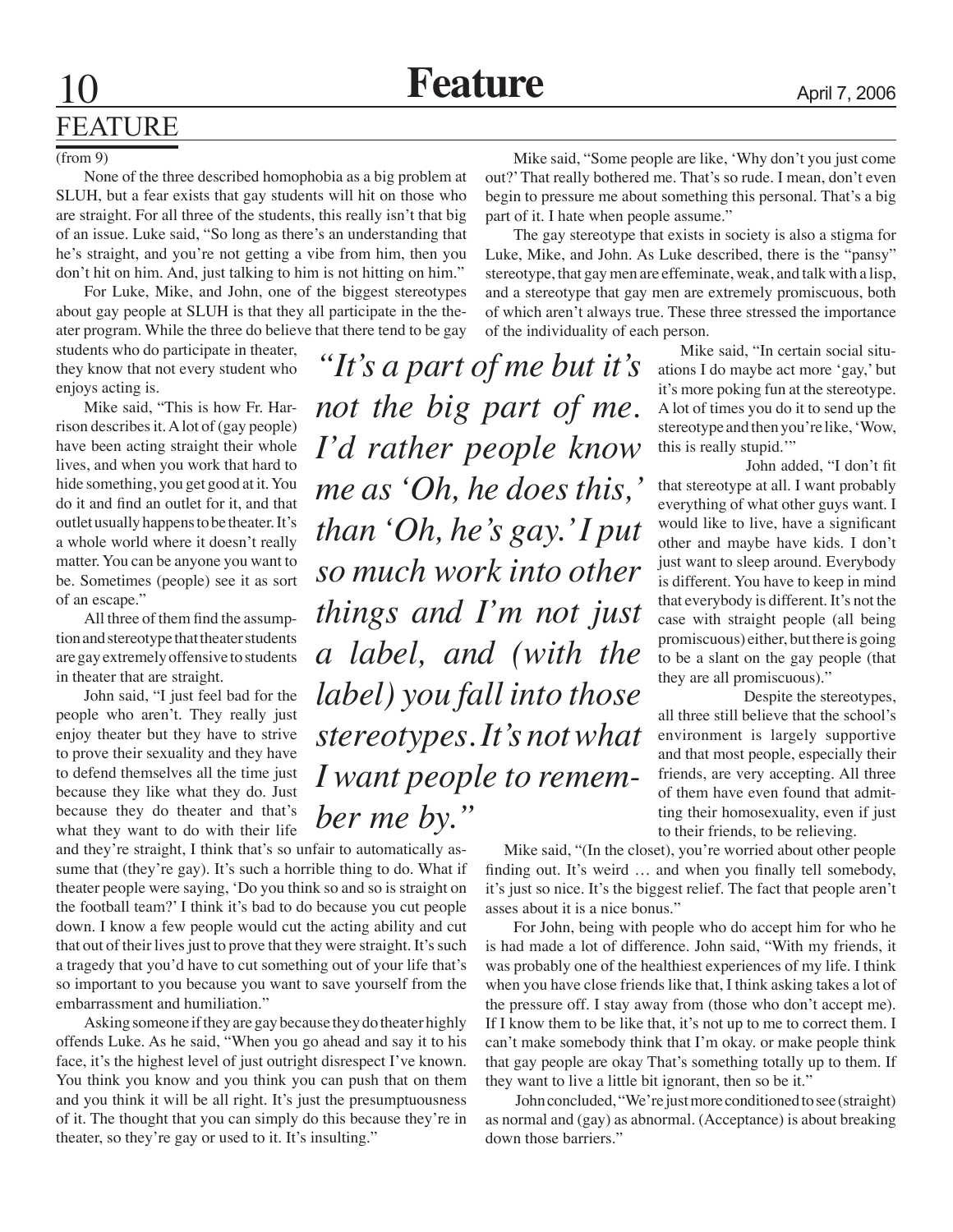### April 7, 2006 **News** 11 **CASHBAH**

#### (from 1)

and three SLUH seniors, Scott Rice, Darryl Jones, and Dan Finucane, who spoke of their school experiences and what SLUH means to them. Laughlin then spoke of the deceased Rich Bailey S.J., who founded Cashbah, and he informed the quieted crowd of the Sansone family's proposition to set up a fully endowed scholarship totaling \$187,000 in honor of Bailey.

Digman noted that, when invested, a fully endowed scholarship of \$187,000 will yield roughly \$9,000 per year in interest, covering the cost of tuition for one student. He also said that the new scholarship will help several students, since no one receives full financial aid. "This (scholarship) is really benefitting not just one, this is benefitting multiple boys. ... It would make Bailey very happy," he said.

Laughlin said of the Bailey scholarship, "Certainly as a school we were hoping to do something at this Cashbah to recognize (Bailey's) tremendous vision and leadership towards the school, and especially for Cashbah." The auctioneer then retook the  $\frac{\text{CURDT}}{\text{(from 3)}}$ 

the first time I began to see how pregnant with meaning the most ritualized prayers of the Mass were, especially the words of consecration. For the first time in my life I recognized what had been taught to me all along, that these were "sacred mysteries" I was being called to participate in, and I was being called to participate not despite but *because of* my own sinfulness. I needed to know that in the depths of all my thoughts, words, and actions that were certainly *not*  dedicated to the greater glory of God, I was still being called, in those dramatic and challenging words in the opening of the Catechism, to "become who I am " as a child of God. I needed to learn that the etymology of the word "Mass" is from the Latin word: "missa," meaning both "to be dismissed" and "to be sent," and that intimately connected with the grace I was receiving in the Eucharist was also the blessing, indeed the command, to "go in peace to love and serve the Lord."

To paraphrase some of Pope John Paul II's favorite lines from Vatican II, Christ's love was revealing myself to me, and then calling me out of myself to show that same

microphone, and the hearts and wallets of the SLUH family opened as a \$20,000 donation, followed in quick succession by a \$15,000 gift, started the Fund-a-Need program for the night.

 After some heckling by the auctioneer, the senior spotters' red glow sticks lit up like fireflies throughout the darkened gym, notifying the crowd of their intended donations for the Bailey scholarship. Over 67 donations of various amounts were given by the generous guests. After the last \$100 gift was announced, the total estimated donations were tabulated to be \$238,000, well over the intended goal.

After the Fund-a-Need program, the remaining items were auctioned off. About 1,130 items were sold through the oral, silent, and blackboard auctions. These item sales, plus an increase in attendance, raffle ticket, and other sales helped make Cashbah 2006 a success. One hundred percent of the profits will go to offset tuition.

Digman stressed the fact that money is not the true goal of Cashbah, saying, "I don't want to get hung up on the money because

love to the world in service to others. That is growth of the most profound kind that I can imagine, the kind of growth I am proud to say we dedicate to cultivating in our students and ourselves as the very mission of St. Louis University High.

I wish I could say that I have always maintained that same spiritual ardor of those days of college when I was coming back to my faith, but I haven't. Mass at times to me still seems much less than the heavenly banquet and memorial of Christ's sacrifice that I know in my heart that it is. (It's hard, after all, to remind myself that I'm in the presence of the angels and saints when I'm chasing a two year old screaming through the back of Church). I've arrogantly muttered petty complaints after Mass about the music or what Father missed in the homily. When I see how depressing current events in the world can be, I still find it hard to say that I will "wait in joyful hope for the coming of the Lord." There have even been times as Freshman moderator when I have begun a class Mass with a feeling of resentment that yet another minute of my free time as a teacher was being taken from me.

But then there are times when I'm con-

the money is really not the most important part of what comes out of (Cashbah). The most important thing that comes out of the night is (that) I think every single one of our guests and all (our) volunteers had a great night. That's important: (to) celebrate a great night together. We raised some money which is going to help keep this school affordable, which is critical, but I think that people really celebrated the good things about St. Louis U. High and what's important about St. Louis U. High."

Digman commented on the overall success of the evening, saying that the donors "participated in history" because Cashbah "was wildly successful." He also thanked the 400 volunteers, especially the two co-chairs, Ann Rice and Debbie Wilhelm, saying "they gave a year of their lives" to the school.

Wilhelm said, "It was an incredible evening," and that it "went off without a single hitch."

Laughlin said, "I think (Cashbah) was very successful. It was a great evening. ... I appreciate people's generosity for the school, and it was a lot of fun."

fronted in some extreme way with the profound mysteries of the world, both wonderful (like my marriage or the births and baptisms of my three sons) and frightening (like the tragic early death of a dear friend's child, or the death of a student or a student's mom or dad) and I know that the divine mystery of Christ's love for us all made particularly manifest in the Eucharist is the only thing that makes sense of these worldly mysteries of joy and sorrow. And it is at moments like these that I recall what one wise writer once said when asked why he still feels it necessary to go to Mass: "Because I don't know what else I would do with all my gratitude."

Those students of ours who have the faith, understanding, and courage to take the risk of calling on themselves and their fellow students to learn what to do with all their gratitude and gain a deeper understanding of Christ's love for each of us, particularly in the Eucharist, deserve to be praised, not patronized.

Sincerely, Tim Curdt SLUH English Department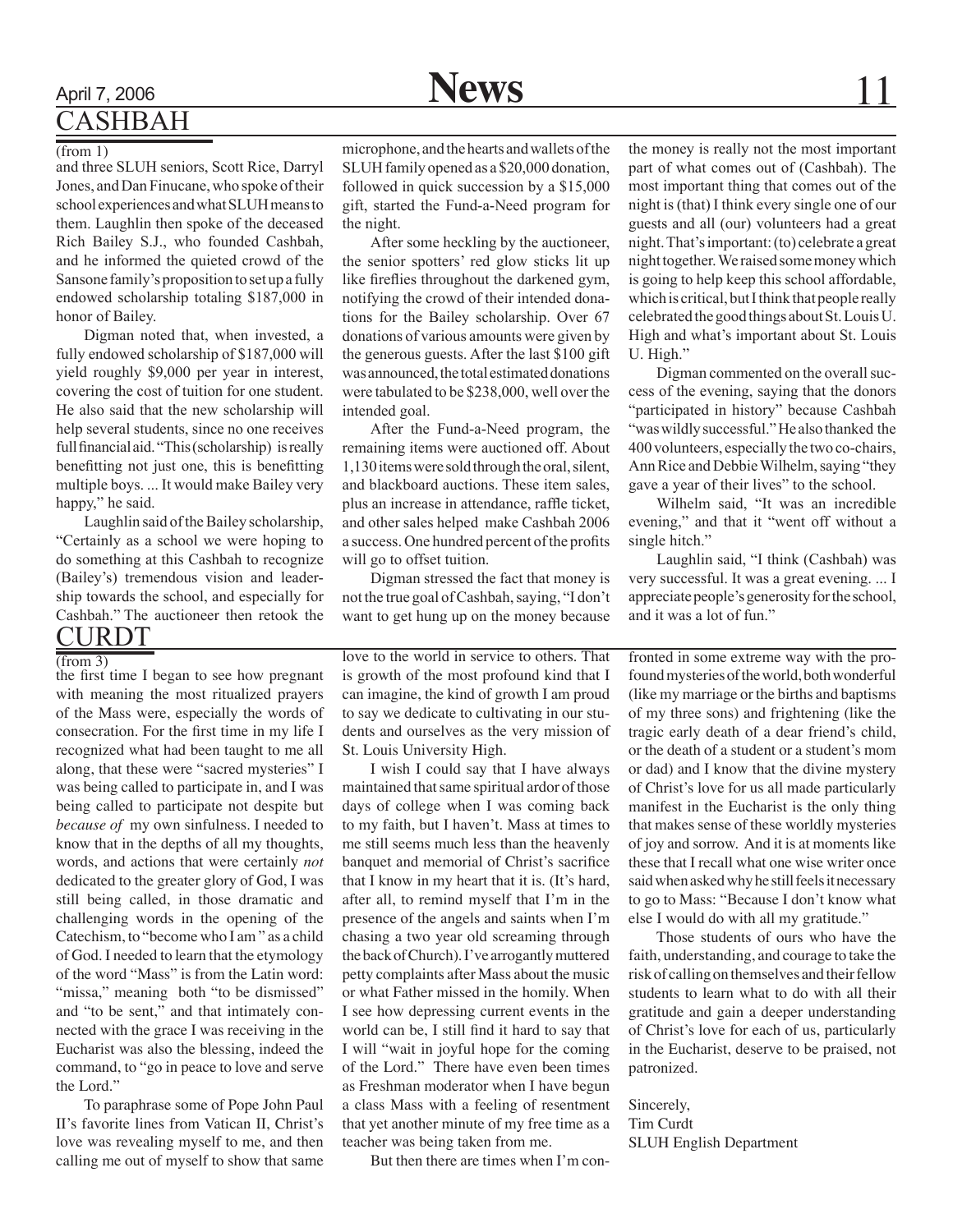

# ANDERSON

#### (from 3)

instant gratification and consumerism while remaining indifferent to the damage which these cause. ... Simplicity, moderation and discipline, as well as a spirit of sacrifice, must become a part of everyday life, lest all suffer the negative consequences of the careless habits of a few. ... There is an order in the universe which must be respected, and the human person, endowed with the capability of choosing freely, has a grave responsibility to preserve this order for the well-being of future generations. I wish to repeat that *the ecological crisis is a moral crisis*."

The forbesautos.com review reports the projected fuel economy for rear wheel models of the 2007 Toyota FJ Cruiser equipped with automatic transmission as 18 mpg city/22 mpg highway. FJ Cruisers with 4WD and the automatic transmission should get 17 mpg city/21 mpg highway. The 4WD model equipped with the manual transmission should get an estimated 16 mpg city/19 mpg highway.

These numbers are obscene. What does this say about our regard for the state of the world as we understand it? Does a vehicle such as this scream to you of wanton excess? What message does St. Louis University High School want to proclaim to the students we are charged to nurture, to our alumni, and to the community as a whole?

Would it be possible for us to communicate the message of John Paul II to all those who touch our community so that we all may work together in the face of this "moral crisis" and continue to reach all of our goals?

William A. Anderson

### **SENIOR ART**

(from 3)

sculptures, and ceramics that the artists have created over their four years at SLUH. Jacobs highlighted the pottery of Colin Akos and Mike Mannhard. "(Akos's and Mannhard's) pottery is really, really, really, amazing and really well done," Jacobs said.

This year's show is being held around the vestibule leading up to the second floor of the Jesuit wing, rather than in the art gallery space just beyond these steps. The change in location is in order to ensure that the many drawing classes using the gallery space this semester won't have to move for an entire month.

Mueller encourages students to "come find their own favorite" piece in the show, and to "go up to (the artists) in the hall and tell them how much (you) liked it." The show runs through April 21.

### BLOOD DRIVE BY THE NUMBERS 107 students 99 presented 86 pints 81 productive pints 74 teachers 18 firsts 3.5 movies watched 4 students passed out, incuding PN 70 Core Staffer Andrew Mueth 3 "double-red" donors, who gave two pints of blood each

1 random donor

*Quote of the Week* "The dead man in Yossarian's tent was simply not easy to live with."

—Joseph Heller, in *Catch-22*

*Quote of the Week II* "The difference between 'involvement' and

'commitment' is like an eggs-and-ham breakfast: the chicken was 'involved,' the pig was 'committed'." —Unknown

*only* weekly high school newspaper

www.sluh.org prepnews@sluh.org

Volume LXX, Issue 23 "What you would add to Busch Stadium III" credits

**Editor in Chief:** Tim "Sportexe" Huether

**Sports Editor:** Andrew "Ron Gant" Schroeder

**Features Editor:** Seth "something exciting" Clampett

**Photography Editor:** Kyle "a photoboard" Kloster

**Editors:** Timo "steroid-enhanced Gatorade" Kim, Brian "a field in FoPo to practice on" Krebs

**Core Staff:** Tim "a worthy opponent" Malecek, Justin "a yard-long hot dog" Rottger, Dan "train behind outfield fence" Everson, Sean "Gregg Jefferies" Kickham, Charlie "Steve Bartman statue" Landis, Scott "arches around the top" Mueller, Andrew "more seats" Mueth, Jim "Justin Rottger in the announcer's booth" Santel

**Staff:** Matt "KMOX coverage" Hubbard **Reporters:** Mike "a big yellow slide" Doherty, Mike " a plaza and pavilion" Eilers, Killian "field temps of 130 plus degrees F" Hagen, Matt "a jungle-gym at second base" Lawder, Tom "'No Denkinger allowed' sign" O'Keefe, Christian "powder blue home unis" Ronzio, Sam "a right fielder" Stragand

**Computer Consultants:** Mr. Jon "wireless Internet throughout" Dickmann, Mr. Jon "robot closer" Haefele

**Moderator:** Mr. Steve "*Prep News* luxury box (donated)" Missey

**Advisors:** Mr. Frank "a world championship team" Kovarik, Mr. Tom "affordable seats" Broekelmann

The *Prep News* is a publication of St. Louis University High School. Copyright © 2006 St. Louis University High School *Prep News*. No material may be reprinted without the permission of the moderators and editors.

St. Louis'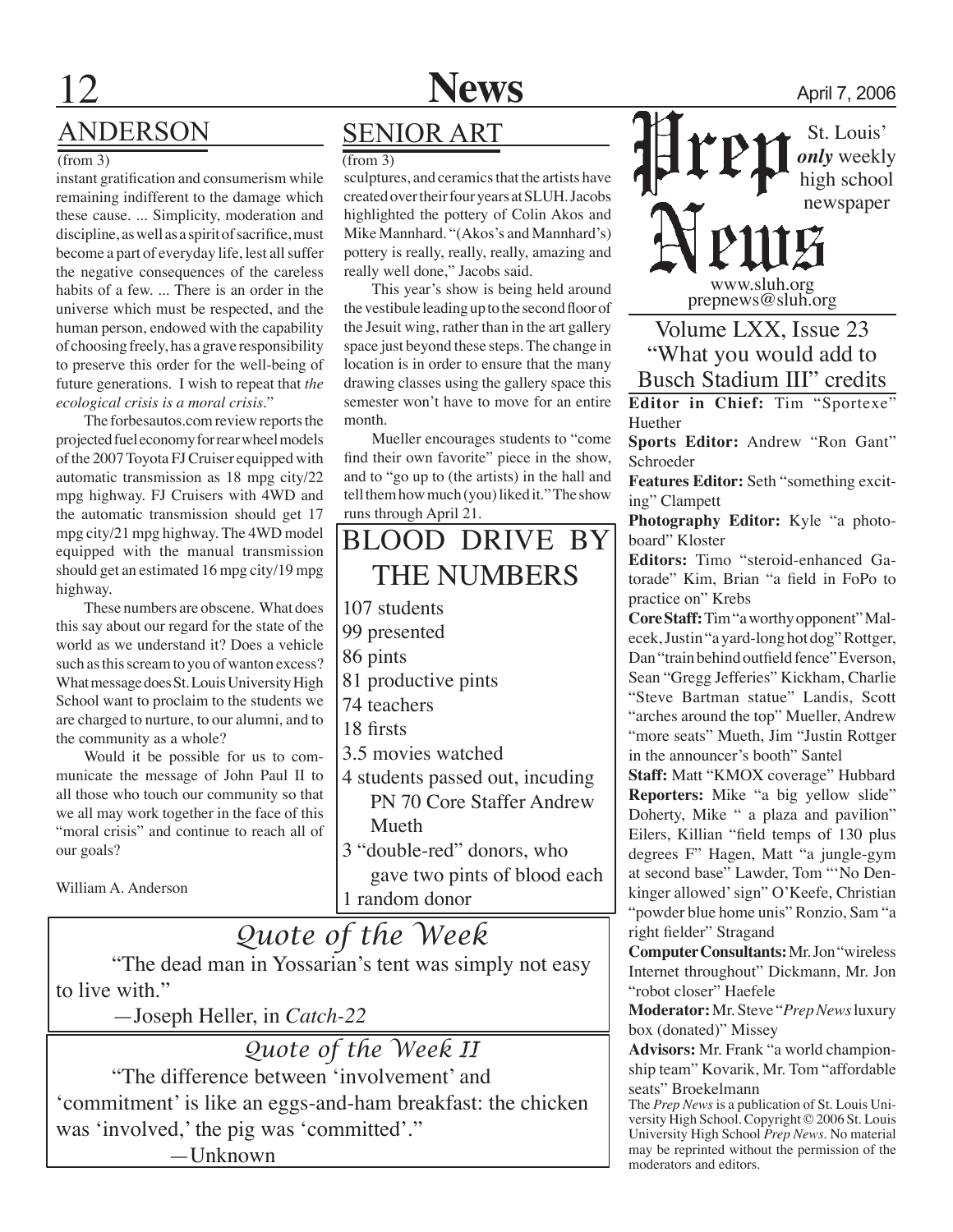### April 7, 2006 **News** 13 Magic bus

#### $(from 1)$

Hussung sees his character, Will the Sheriff, "as a father figure to Elma and Bo," the play's most inexperienced lovers. Hussung feels that Will sees his past self when he authority."

Stage Manager Hannah Sullivan explained that since the play is character-driven, "it can be really difficult for (the actors) to portray such complex, emotional roles."

> Sullivan also spoke of how the stranded bus passengers and diner employees are thrown into the same environment against their wishes. She said, "Their lives kind of collide and mess all over the

Whitaker mentioned that at many points in the play, multiple conversations are going on within the diner, while at other times

place."



**Bo, played by Jack Dryden, comes on to Cherie, played by Maggie McVey, during the Dauphin Players' production of** *Bus Stop.*

looks at Bo.

Dryden described Bo as "the love struck cowboy that hasn't experienced love before." He also added, "(Bo has) a problem with

### NO WIRE

#### (from 2)

They ordered the equipment and got it at the end of spring break.

"It's good equipment," said Dickman. "It has all the features we need plus some extra ones."

The speed of the Internet connection is a little slower than a hard line, but it costs much less. It was approximately \$450 for the new equipment, while running a fiber line all the way to the press box would have cost around \$8,000.

One of the bonus features of the hardware is that a phone can be used over the Internet connection. Another luxury is a program called Watch Dog, which is a self-regulating feature.

"Basically each (receiver) looks to see if it can still talk to the other end, and if it can't find the opposite end for five minutes, it restarts," Dickman said.

To install the equipment, Dickman and Haefele found an unused T.V. antenna on the roof of the science wing and used it to mount the first wireless connection plate. They put

the second plate inside the press box. The plates are relatively small, only about one

the whole ensemble is involved. Whitaker said, "We're all in the same room. Sometimes everyone's supposed to be engaged in the activity. Sometimes it's isolated … and that's

to install. "We only spent parts of a couple days installing it," said Dickman.

foot by one foot, and were not very difficult

The wireless access is primarily limited to the track press box, although Dickman said he picked up a weak signal in the baseball press box as well. For now, the school plans to test the set-up in the track press box and then decide where to take it from there.

"Looking to the future, we ought to have wireless access in the other press box as well because if you're covering the game, you can access stats or anything online as the game's going on while at the same time publishing your article or e-mailing it in," said Chik.

As for the football stadium, the desire for Internet access has never been rasied. Dickman is not ruling out the option of equipping it with an Internet connection, whether it is with a hard line, or depending on how the wireless experiment goes, with a wireless network.

a very tricky thing, acting-wise. … You've got to stay alive in a scene, but you can't pull focus because there's this moment going on over there."

Whitaker had no particular reason for picking this production at this particular time. Besides wanting to do a show she hadn't done before, Whitaker said that *Bus Stop* "reeks of Americana." She added, "I wanted to do slice-of-life realism after having done Molière"—farce comedy.

Librarian Sharon Zilske and Megan Woolsey designed the costumes as they've done throughout the entire *Dauphin Players*  season. However, in addition to the costumes, this time around Woolsey also designed the '50s diner set for *Bus Stop*.

Aside from a scene outside a large window in the diner, the entire play takes place within the diner. It is during this exterior shot that the stage crew excitedly implements a snowmaker to maintain the blizzard-like weather outside, contrasting with the warmth, love, and passion that *Bus Stop* serves up inside Grace's diner.

*Bus Stop* opens tonight and runs through Sunday. All shows are at 7:30 p.m.

After most of the construction is complete, the school will evaluate the effectiveness of the wireless network. At that point, if they decide to add an Internet connection to the baseball and/or football press boxes, they will decide whether to run hard lines or set up the wireless networks.

For now, the track team is excited about their new technology and is looking forward to showing it off at future meets, especially the MCC conference meet which will be held at SLUH on May 4th.

# Oops!

The attendance numbers and the profit amount in the ACES Mixer box last week were skewed. The real number in attendance was 660 people. The profit brought in by ACES was \$2,955.